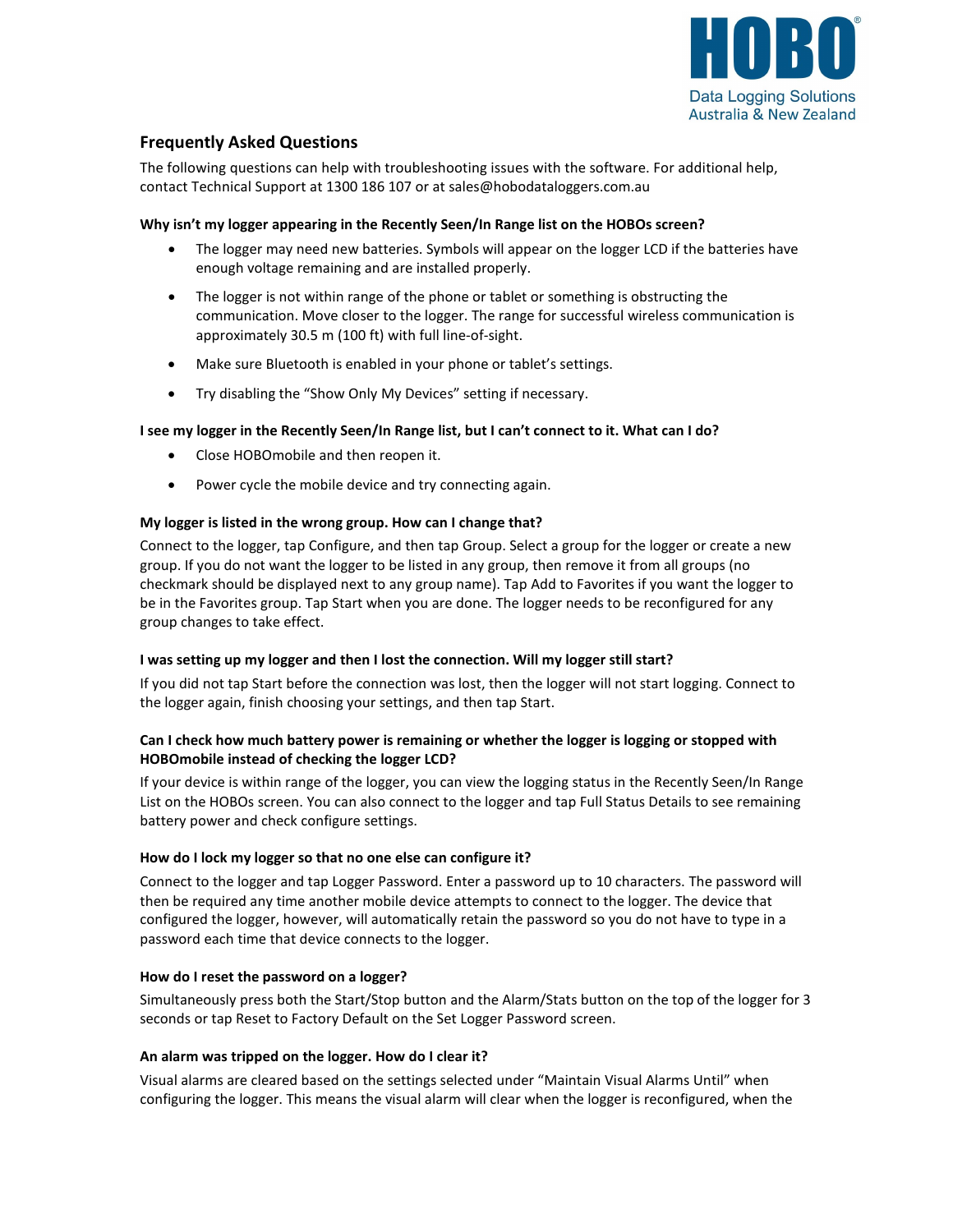sensor is back within limits, or when the alarm button on the logger is pressed depending on which option you selected.

If an audible alarm is sounding, press any button on the logger to stop it or connect to the logger and tap the Clear Audible Alarm action.

### **How do I offload my logger?**

Connect to the logger and tap Readout. Once the readout is complete, tap the Data Files icon to view the offloaded data.

#### **It is taking more than a minute to read out my logger. Is this normal?**

A logger with a full memory should take a minute or less to read out. If the readout is taking longer than a minute, move the mobile device closer to the logger, within a few feet if possible. The further away the mobile device is from the logger, the longer the readout can take.

#### **I zoomed in on a graph. How do I get it back to the original view?**

Tap **is at the top of the graph.** If you have activated the crosshair tool while zoomed out on a graph, it is possible that this button will not restore the graph to its original scale. Tap Done and then tap the minigraph again to resume viewing the graph at its original scale.

#### **How do I view the individual data points in a list instead of a graph?**

Tap  $\Box$  at the top of the graph, select CSV or TEXT to view the data points, or select XLSX and then tap Quick Look. Open the files in a spreadsheet or text editor for more analysis.

#### **My graph is blank. What happened?**

Viewing the graph of a full data file or adding more sensors to the view of a graph (through the sensor selector) may occasionally draw a blank graph. Try doing a small pinch to refresh the plot and correctly draw all series. If this does not work, try hiding sensors (tap  $\equiv$  at the top of the graph) to see if the plot redraws correctly. You can also tap Done and then tap the mini-graph again to see if this corrects the issue. If not, restart the app and try viewing the graph again.

#### **How do I add or remove series or events from the graph?**

Tap  $\equiv$  at the top of the graph and then enable or disable the sensors, statistics, and events you wish to show or hide on the graph. Tap  $\equiv$  again when you are done.

#### **How can I print a graph?**

Tap a mini-graph in the Data Files screen to view the larger version of the graph. Tap  $\mathbb{H}$  and tap Image and then tap Print.

#### **I don't have email set up on my mobile device. What should I do if I want to email my data?**

If you would like to email data files or images from HOBOmobile, set up your mail account information before attempting to share these files. Go to Settings > Mail, Contacts, Calendars in your device to set up an account.

#### **Can I use AirDrop® for sharing .hobo files?**

If you would like to AirDrop a .hobo file, consider using the AirSharing app, which allows sharing of this file type.

#### **Can I change the groups for the data files?**